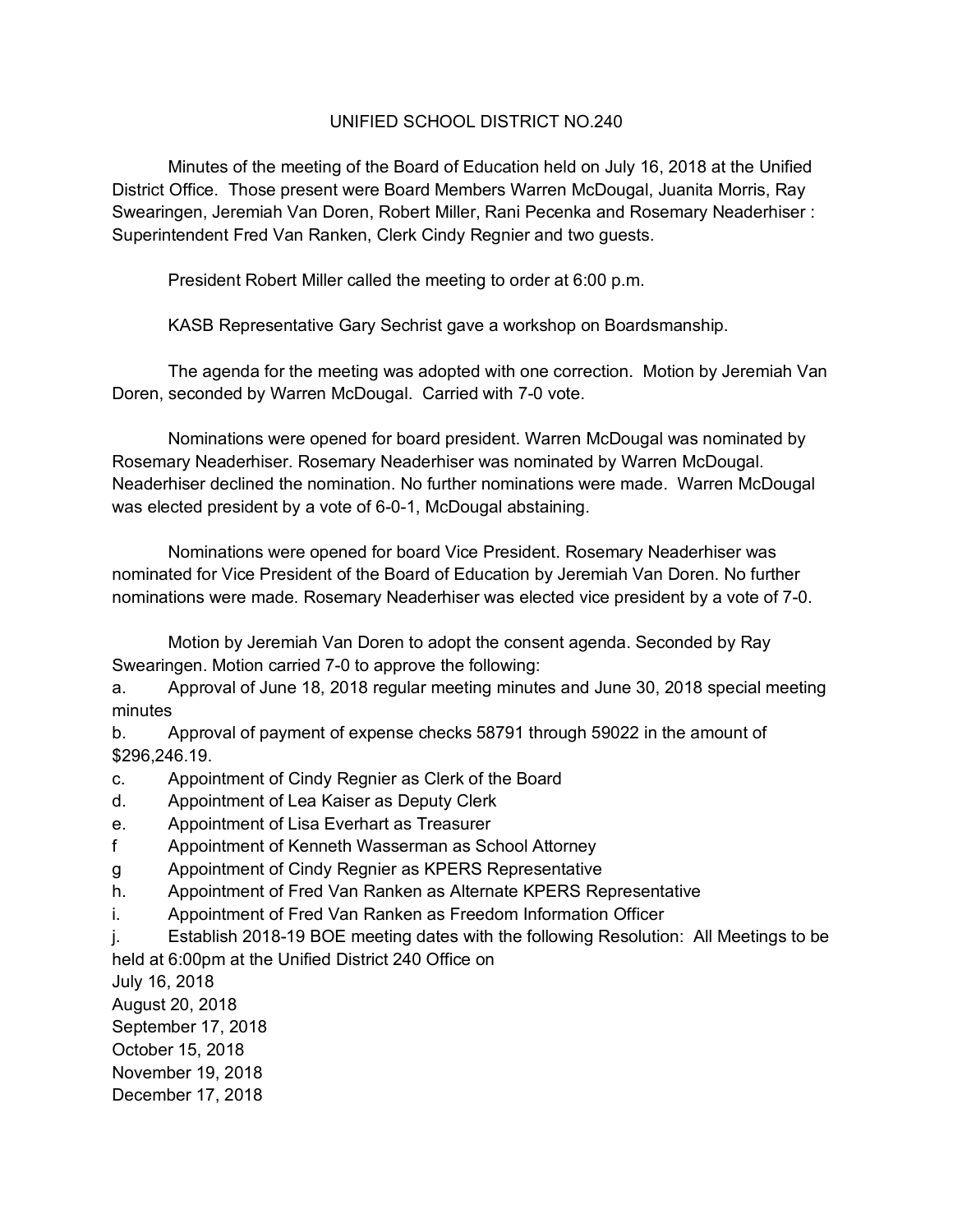January 21, 2019 February 18, 2019 March 18, 2019 April 15, 2019 May 20, 2019 June 17, 2019

Special meeting dates of October 29, 2018 and April 29, 2019 were established for review of district financial information.

k. Continuation of Federal Programs with Fred Van Ranken as the authorized representative and Craig Gantenbein as the supervising principal

l. Appointment of Craig Gantenbein as USD 240 Compliance Coordinator for Federal Funds including Title VI, Title VII, Title IX and Section 500 (UDU)

m. Appointment of Fred Van Ranken as Asbestos Program Manager

n. Designation of Fred Van Ranken as Hazard Communication Program Manager

o. Continuation of the Food Service Program and Special Milk Program and to approve income guidelines for free and reduced meals and for free milk.

p. Appointment of Fred Van Ranken as Food Service Hearing Officer

q. Responsibility of administering Activity Funds, authorization to sign checks and to make reports to the Board of Education assigned to:

Curtis Nightingale Bennington Jr. High/High School

Craig Gantenbein Bennington Grade School

Steven Kimmi Tescott High School

Steven Kimmi Tescott Grade School

r. The Textbook Rental Revolving Fund be in a separate BOE Activity Fund and Fred Van Ranken be charged with the responsibility of administering the Activity Funds and authorized to sign checks.

S. Establish the following banks as official depositories for funds under the control of the Board of Education:

Bennington State Bank

Accounts Payable

Board of Education Activity Fund

Bennington High School Activity Fund

Bennington Grade School Activity Fund

Bank of Tescott

Payroll Account

Tescott High School Activity Fund

Tescott Grade School Activity Fund

t. Waiver of G.A.A.P. Adopt the attached resolution concerning generally accepted accounting principles and fixed asset accounting.

u. Authorize the early payment of bills as authorized by Senate Bill 446.

v. Designate the Minneapolis Messenger as the official newspaper of the school district for the publication of required public notices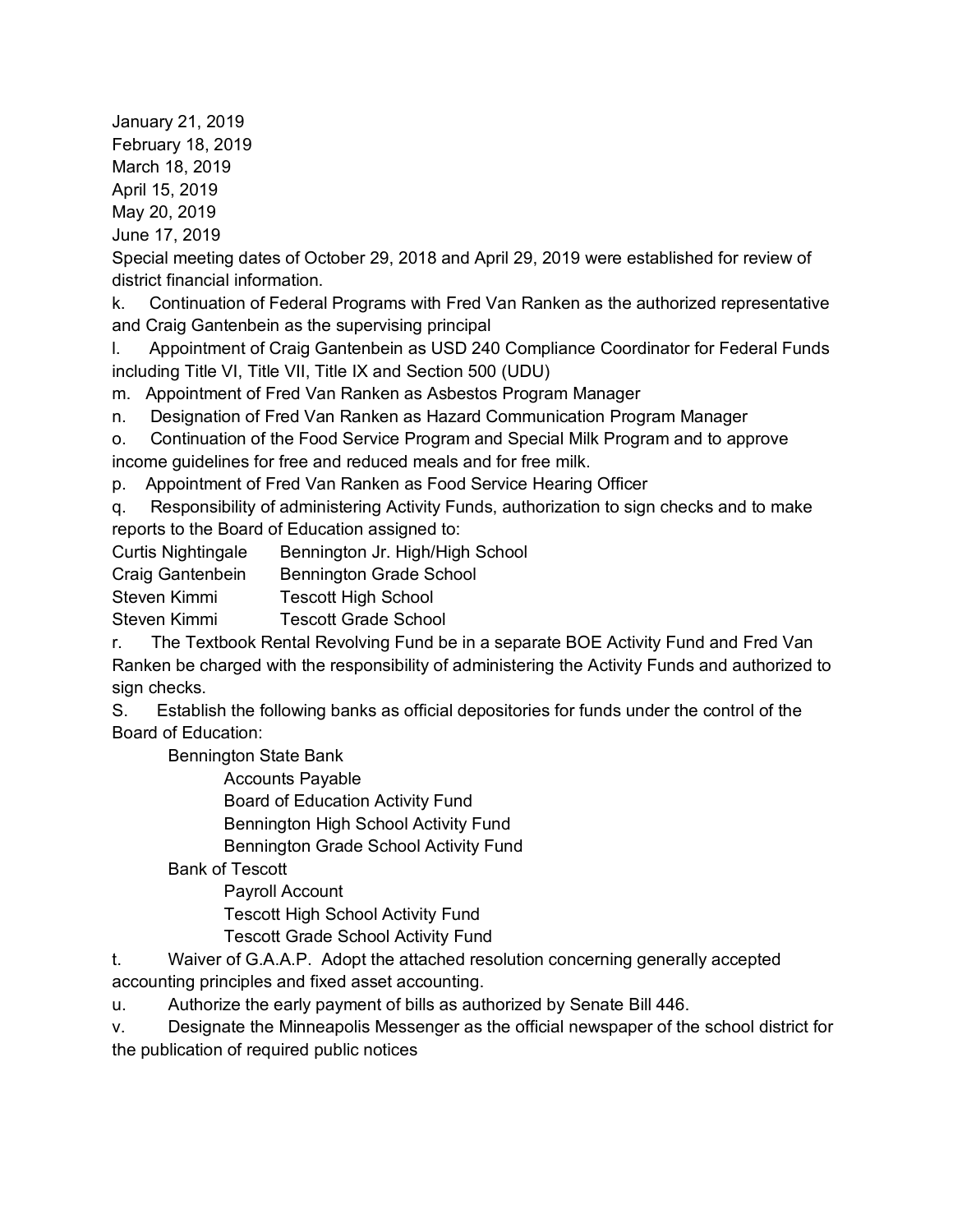w. Appoint school principals as designated employees who shall report to the Secretary of Social and Rehabilitation Services, or a designee of the secretary, all cases of children who are not attending school as required by K.S.A. 72-1113 and amendments thereto:

Curtis Nightingale Bennington Jr. High/High School

Craig Gantenbein Bennington Grade School

Steven Kimmi Tescott High School

Steven Kimmi Tescott Grade School

x. Appoint school principals and Crystal VanCoevern as coordinators for homeless children duties

y. Appoint Fred Van Ranken as hearing Officer for student long-term suspensions or expulsions.

z. Utilize the provisions of the School Year Alternatives as authorized by K.S.A. 72-1106 and to adopt the 2018-19 school calendar with not less than:

465 school hours for kindergarten students

1116 school hours for students in grades 1 – 11

1086 school hours for students in grade 12

Motion by Jeremiah Van Doren to schedule the 2018-19 budget hearing on August 20, 2018 at 6:00 p.m. before the regular board meeting. Seconded by Rani Pecenka. Motion carried 7-0.

Motion by Robert Miller to approve the transfer of non-federal funds to Food Service as required. Seconded by Juanita Morris. Motion carried 7-0.

Motion by Jeremiah Van Doren to accept the bid from Central Valley Ag for propane for the 18- 19 school year. Seconded by Ray Swearingen. Motion carried 7-0.

Motion by Ray Swearingen to approve the school handbooks for the 18-19 school year. Seconded by Jeremiah Van Doren. Motion carried 7-0.

Motion by Jeremiah Van Doren to approve the purchase of a 2017 Used Genie AWP-30S DC Standard lift from High Reach Equipment Company in Salina for \$8,100. Seconded by Rosemary Neaderhiser. Motion carried 7-0.

Motion by Robert Miller that the board enter executive session for 10 minutes to discuss personnel and negotiations. Seconded by Rani Pecenka. Motion carried 7-0. The board entered executive session at 8:35 p.m.

The board reconvened at 8:45 p.m.

Motion by Rosemary Neaderhiser that the board reenter executive session for 5 minutes to discuss personnel and negotiations. Seconded by Robert Miller. The board entered executive session at 8:45 p.m.

The board reconvened at 8:50 p.m.